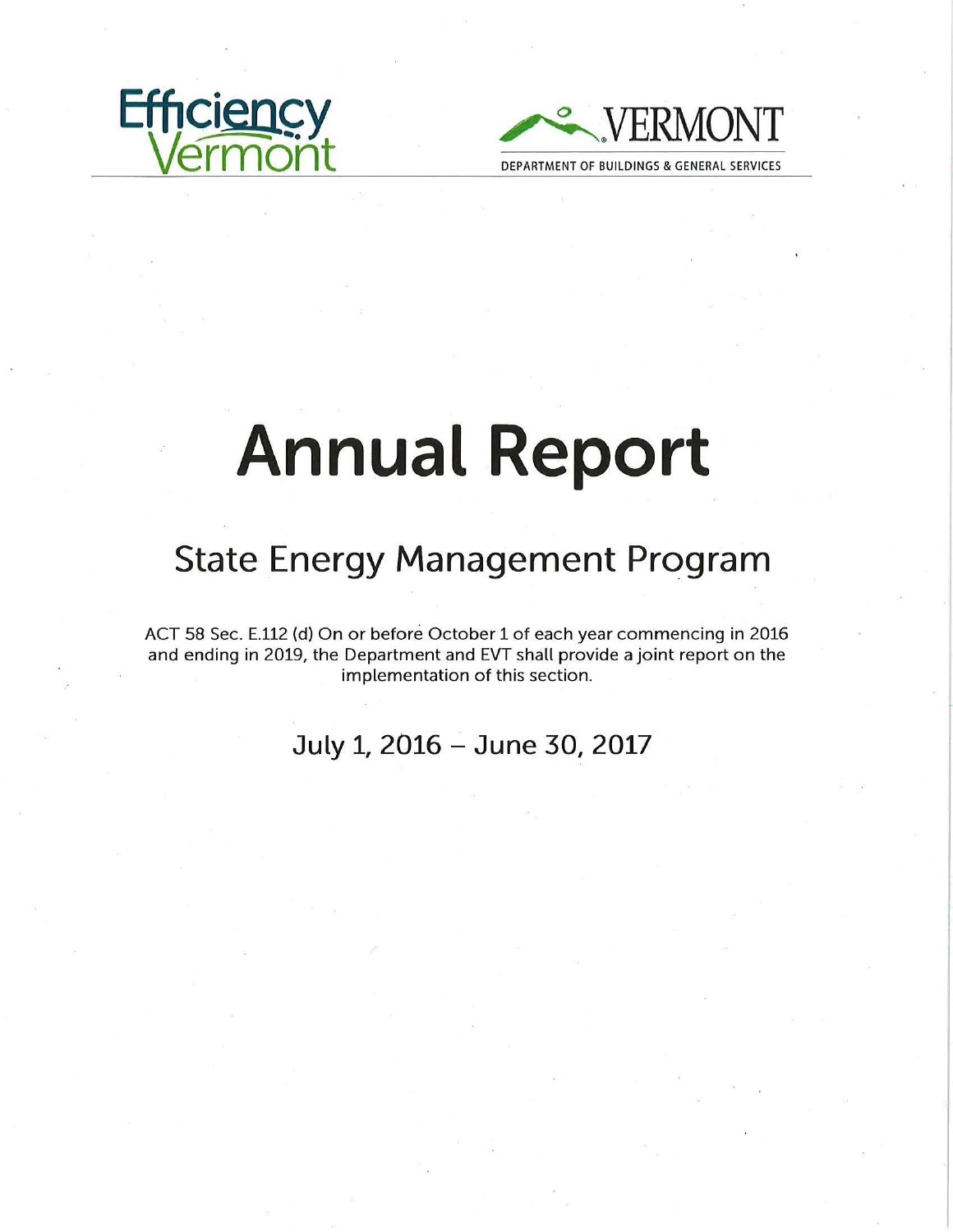# Table of Contents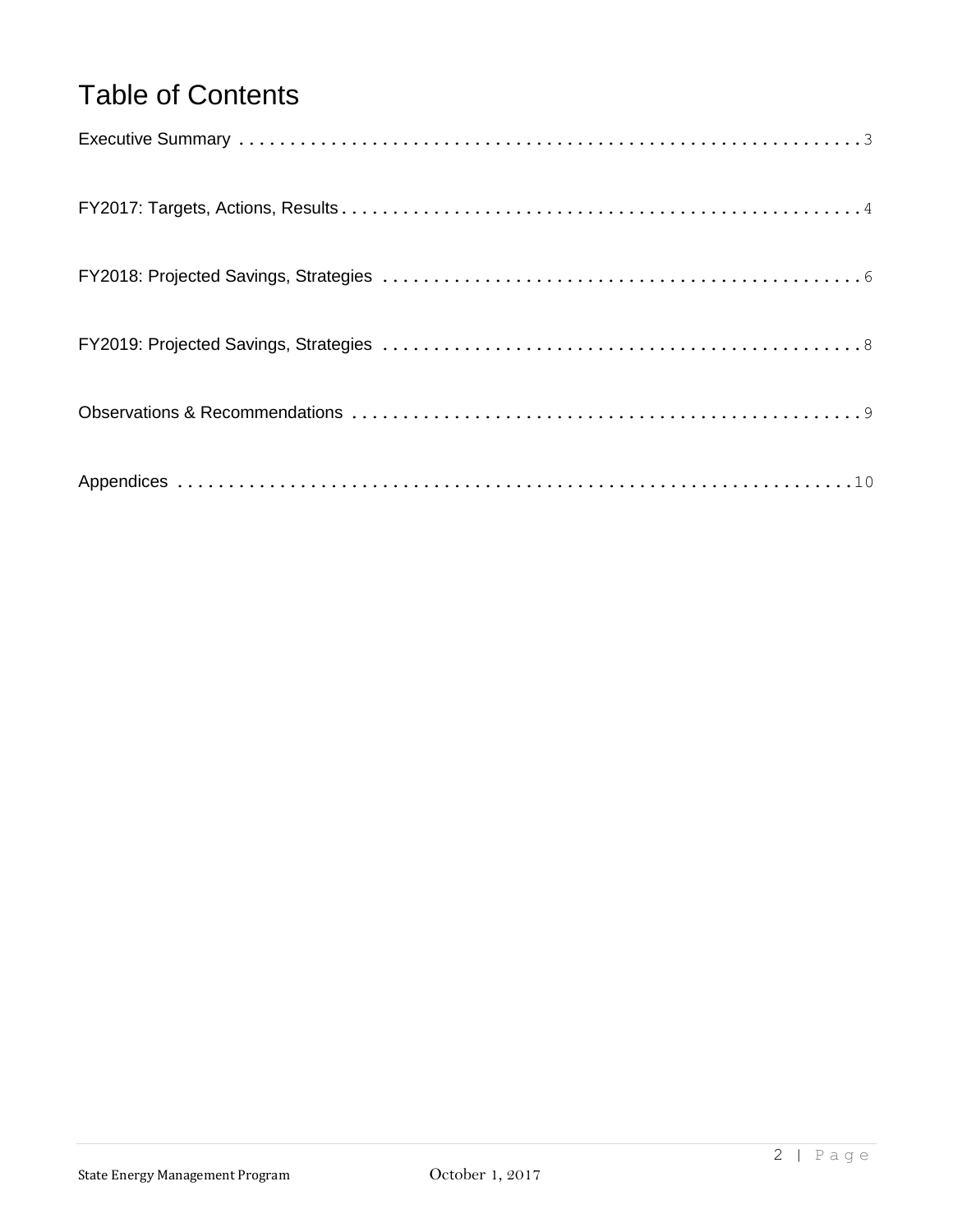### **Executive Summary**

In accordance with ACT 58 Sec. E.112 of 2015, the Vermont Department of Buildings and General Services (the Department) and Efficiency Vermont collaboratively developed and launched the State Energy Management Program (the Program) to accelerate, for State buildings and facilities, energy management measures, implementation of energy efficiency and conservation, and the use of renewable energy resources.

In the first year of the Program, the Department and Efficiency Vermont executed a Memorandum of Understanding, defining the relationship, roles, and responsibilities of each organization as it pertains to the Program. The Department, with support from Efficiency Vermont, recruited, hired, and trained its Program team effectively creating the Department's Energy Office.

In the second year of the program, the Department and Efficiency Vermont identified, developed, and implemented energy saving projects resulting in over \$150,000 of initial year savings for the State of Vermont, and over \$1.2 million in savings over the life of these measures.

In FY2018, project identification, development, and completion will accelerate as targeted efforts to address the worst performing buildings continue to be successful. The Program team is systematically executing energy evaluations on prioritized state-owned buildings in accordance with Section 24 Title 29: 157 VSA (a) (3). Completed evaluations have developed into successful energy savings projects while new evaluations are identifying opportunities for future energy savings projects. The Energy Office's project development process has become an integral part of the Department's standard operating procedures when evaluating overall building portfolio management needs resulting in a cohesive roadmap for continued Program success.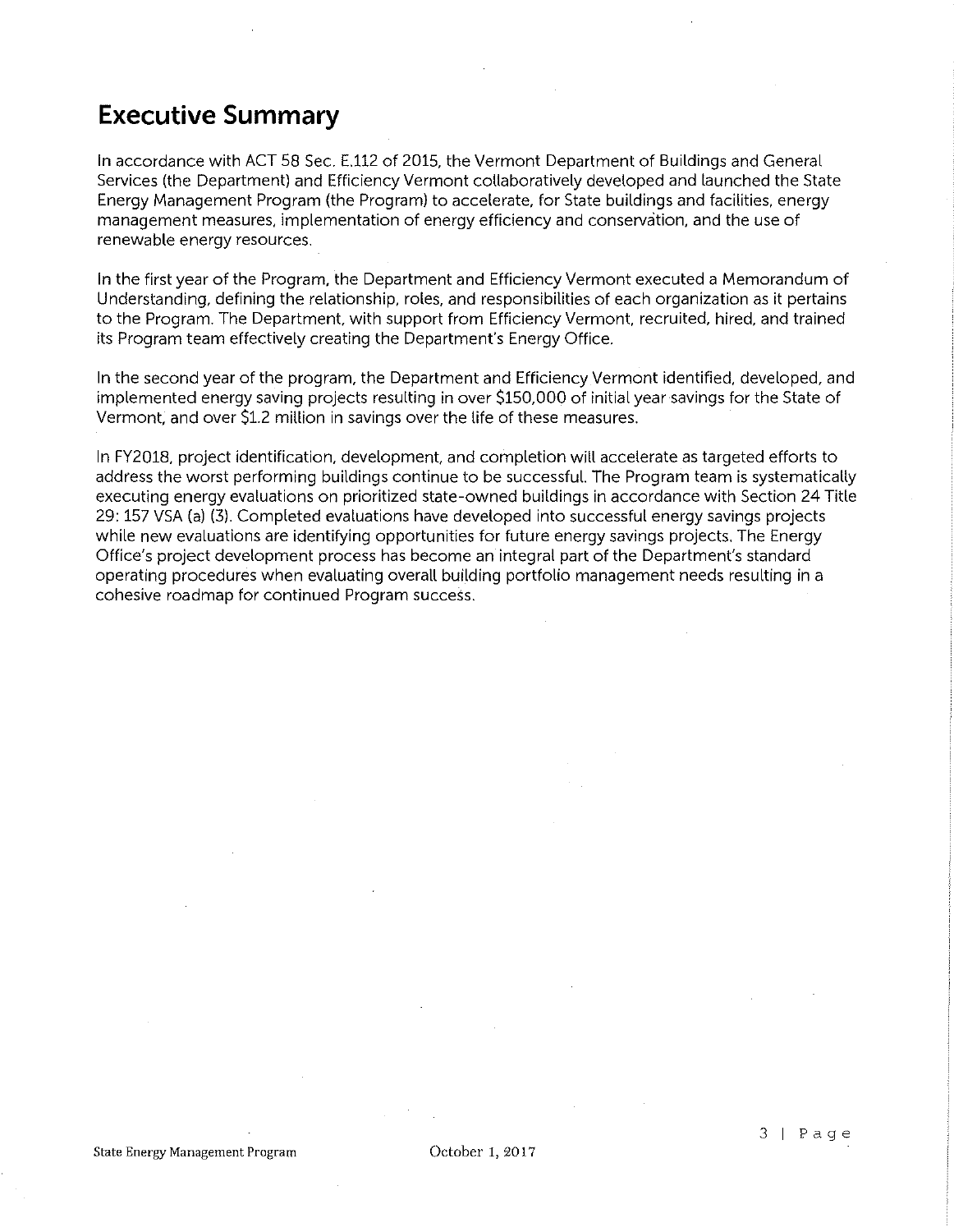### **FY2017: Targets, Actions, Results**

#### Targets:

In accordance with ACT 58 Sec. E.112 (b) (1) (B), the Department and Efficiency Vermont aimed to reduce the State's total energy usage and related costs by an amount not less than \$150,000 through measures implemented as part of the Program.

#### Actions:

- The Department and Efficiency Vermont are implementing the Program Process, including:
	- o Project identification, development, management and completion procedures
	- o Hand-off points during the execution of projects
	- o Documentation, tracking and reporting schedule and protocols
- Program representatives from each organization continue to meet bi-weekly for collaborative project identification, development, and management. A whole team meeting occurs quarterly to communicate specific program and project needs and to evaluate program success.
- The Energy Star Portfolio Manager® ("ESPM") is serving as a functioning building energy accounting system that includes baseline and annual energy data. The Program Team utilizes ESPM to analyze building energy consumption data and develop prioritized building lists based on building performance metrics. Through coordinated efforts with the Agency of Administration Office of Finance the ESPM is now being updated on a monthly basis, allowing the Program Team access to the most current building energy data available.
- The Department, with support from Efficiency Vermont, secured the services of two consistent and professional energy auditing firms to perform ASHRAE Level 2 energy audits for state owned and operated buildings. The Department is mandated to audit 10% of its building square footage annually. In FY2017 the Program Team successfully audited over 475,000 square feet of building space equal to 13% of the Department's total space. The prioritized lists of buildings that have received energy audits and those buildings that are scheduled to receive energy audits are included in the Appendices.
- The Department and Efficiency Vermont, with support from Burlington Electric Department, identified, developed, and completed energy saving projects; as shown in the tables below.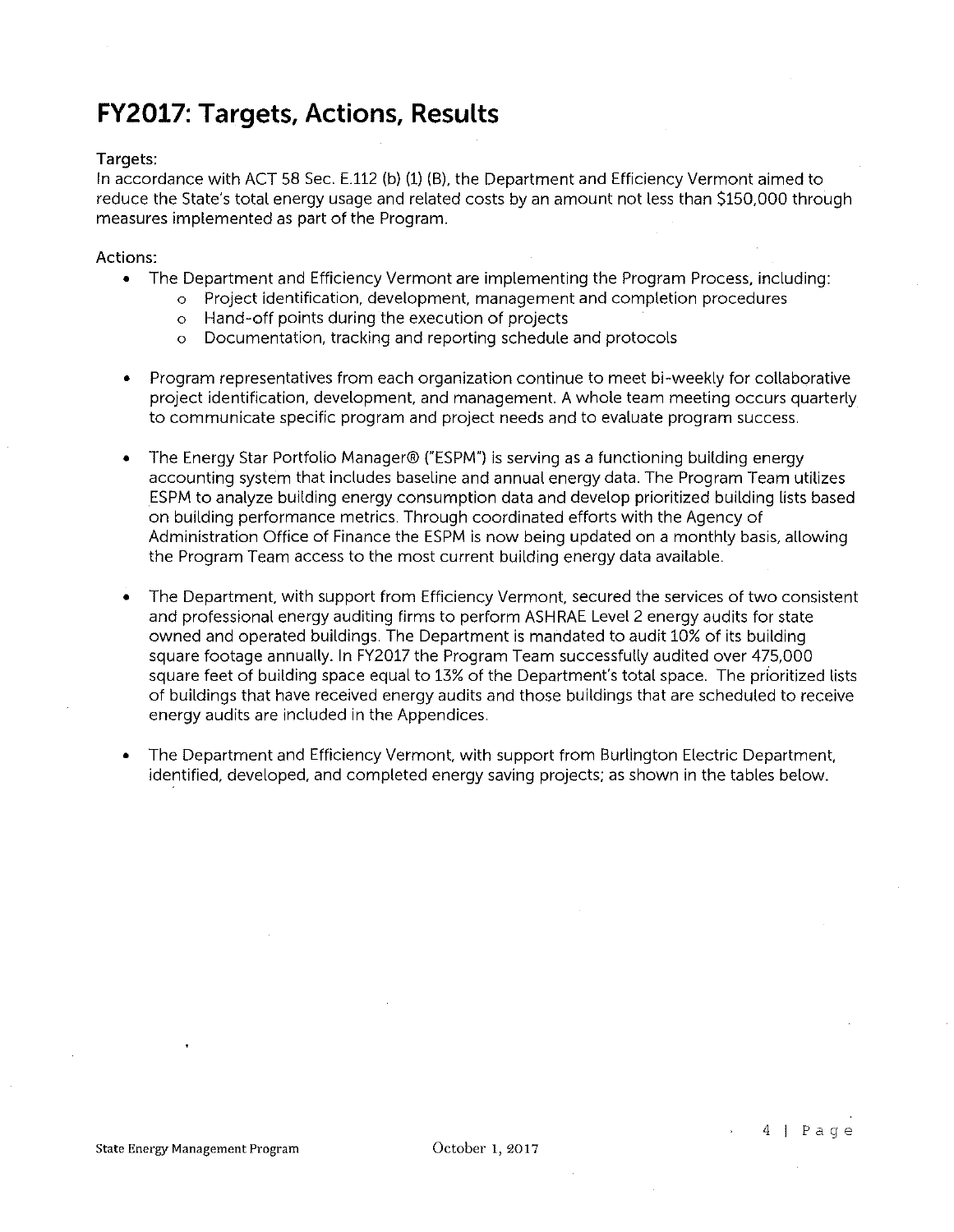FY2017 Results:

| Site                                                                | <b>Project Focus</b>                           | <b>KWH</b> | <b>MMBTU</b> | First-<br>year S<br><b>Savings</b> | Lifetime \$<br><b>Savings</b> |
|---------------------------------------------------------------------|------------------------------------------------|------------|--------------|------------------------------------|-------------------------------|
| Numerous locations                                                  | Efficiency VT<br><b>Prescriptive Projects</b>  | 122,000    |              | \$42,636                           | \$343,719                     |
| Numerous locations                                                  | Solar Net Metering                             | 5,381,942  |              | \$54,167                           |                               |
| Randolph Information Center                                         | <b>LED Lighting</b><br>Upgrades                | 11,691     |              | \$2,395                            | \$35,919                      |
| 133 State Street                                                    | <b>DDC Controls</b>                            | 166,946    | 699          | \$21,306                           | \$319,586                     |
| Radio Shop                                                          | <b>Lighting Upgrade</b>                        | 2,220      |              | \$573                              | \$11,460                      |
| 109 State Street Pavilion                                           | Advanced lighting,<br>controls                 | 17,301     |              | \$2,249                            | \$56,228                      |
| Lyndon Rest Area                                                    | <b>LED Lighting</b><br>Upgrade                 | 15,622     |              | \$2,309                            | \$34,635                      |
| Springfield State Office Building                                   | Hand Dryers                                    |            |              | \$1,088                            | \$108,800                     |
| Northwest State Correctional Facility                               | Ozone Laundry<br>Retrofit                      |            | 683          | S6 634                             | \$99,505                      |
| Caledonia County Work Camp                                          | Ozone Laundry<br>Retrofit                      |            | 561          | \$5,653                            | \$84,800                      |
| Northeast Regional Correctional<br>Facility                         | Ozone Laundry<br>Retrofit                      |            | 7,666        | \$9,193                            | \$137,897                     |
| Northwest State Correctional Facility<br>Wastewater Treatment Plant | Dissolved Oxygen<br>aeration control<br>system | 29,804     |              | \$2,980                            | \$44,703                      |
|                                                                     |                                                | 5,747,526  | 9,609        | \$151,184                          | S1,277,25                     |

 $\hat{\mathcal{A}}$  $\frac{1}{2}$  ,  $\frac{1}{2}$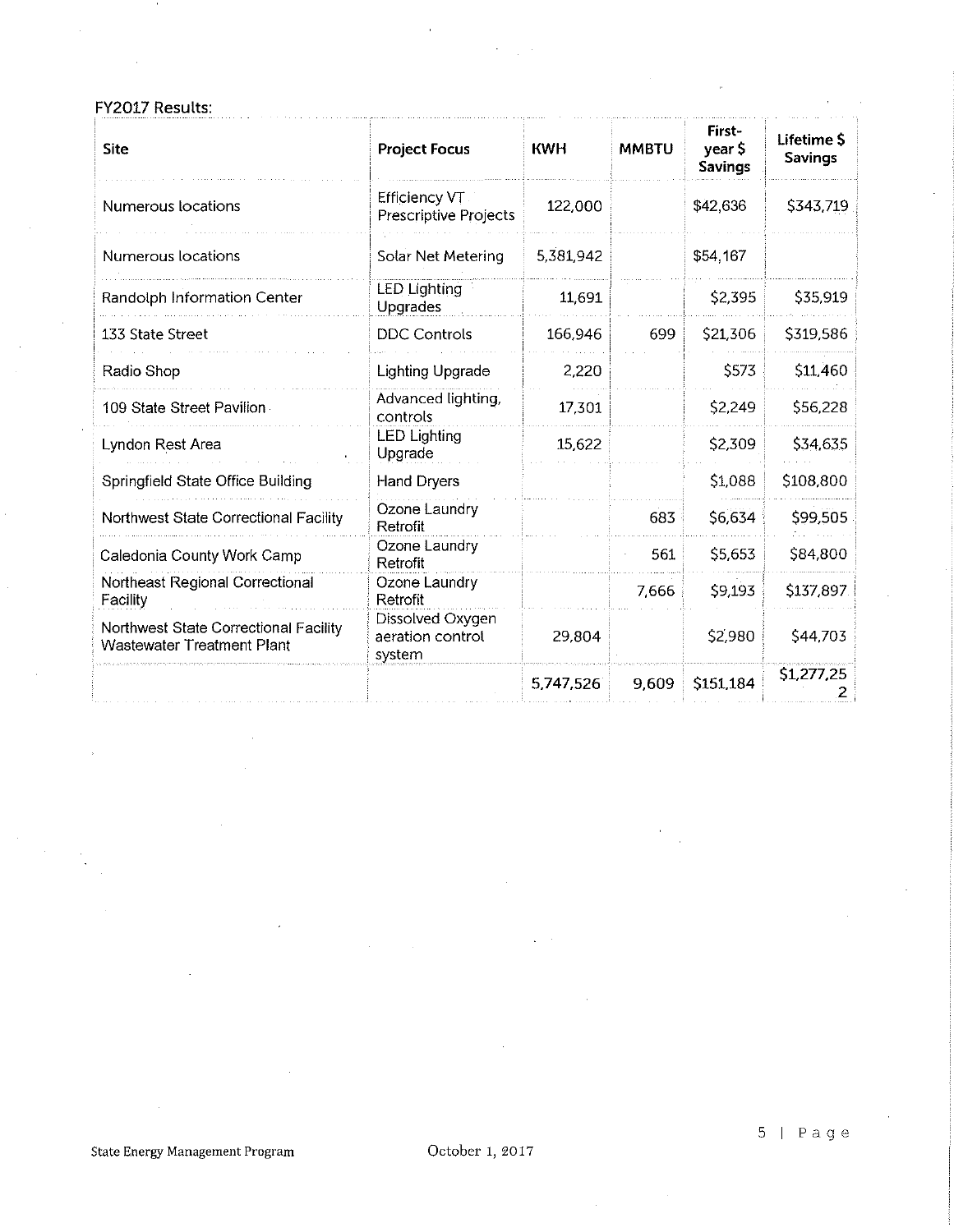## **FY2018: Projected Savings, Strategies**

#### Targets:

In accordance with ACT 58 Sec. E.112 (b) (1) (B), the Department and Efficiency Vermont aim to reduce the State's total energy usage and related costs in FY2018 by an amount not less than \$150,000 through measures implemented as part of the Program.

With the Program now in the beginning of its third year, the Department and Efficiency Vermont anticipate accelerated performance resulting in increased energy savings through project implementation.

| Projected Savings:              |                            |                      |
|---------------------------------|----------------------------|----------------------|
| <b>Energy type</b>              | <b>KWH</b><br><b>MMBTU</b> | \$ savings           |
| Electricity                     | 1,123,049                  | \$181,944            |
| Thermal Fuels                   | $\cdots$                   | 3.130<br>\$47,891    |
| Solar Photovoltaic Net-Metering | 5,515,000                  | \$56,875             |
|                                 | 6.774.088                  | thu i did an wasan t |

A detailed list of planned FY2018 activities can be found in the Appendices.

#### Strategies:

Collaborative and systematic project identification, development, and management is vital to the success of the Program. To ensure this process continues to be·efficient and effective, the Department and Efficiency Vermont will evaluate the success of the following strategies and modify as necessary.

#### Consistent, Collaborative Communication

- The Program team shall adhere to the project identification, development, and management procedures defined in the MOU.
- The Program team, with representatives from each organization, shall continue to participate in bi-weekly meetings for ongoing collaborative project identification, development, and management and coordinate full Program Team meetings on a quarterly basis.

#### Adequate Staffing

- Efficiency Vermont shall dedicate staff resources totaling a minimum of one (1) Full Time Employee (FTE) to support collaboration and project completion with the Department for the duration of the Program.
- The Department shall maintain a staff team, supported by Efficiency Vermont, dedicated to Program implementation for Project Management and Program Support. These positions shall be in addition to the Department's State Energy Program Manager.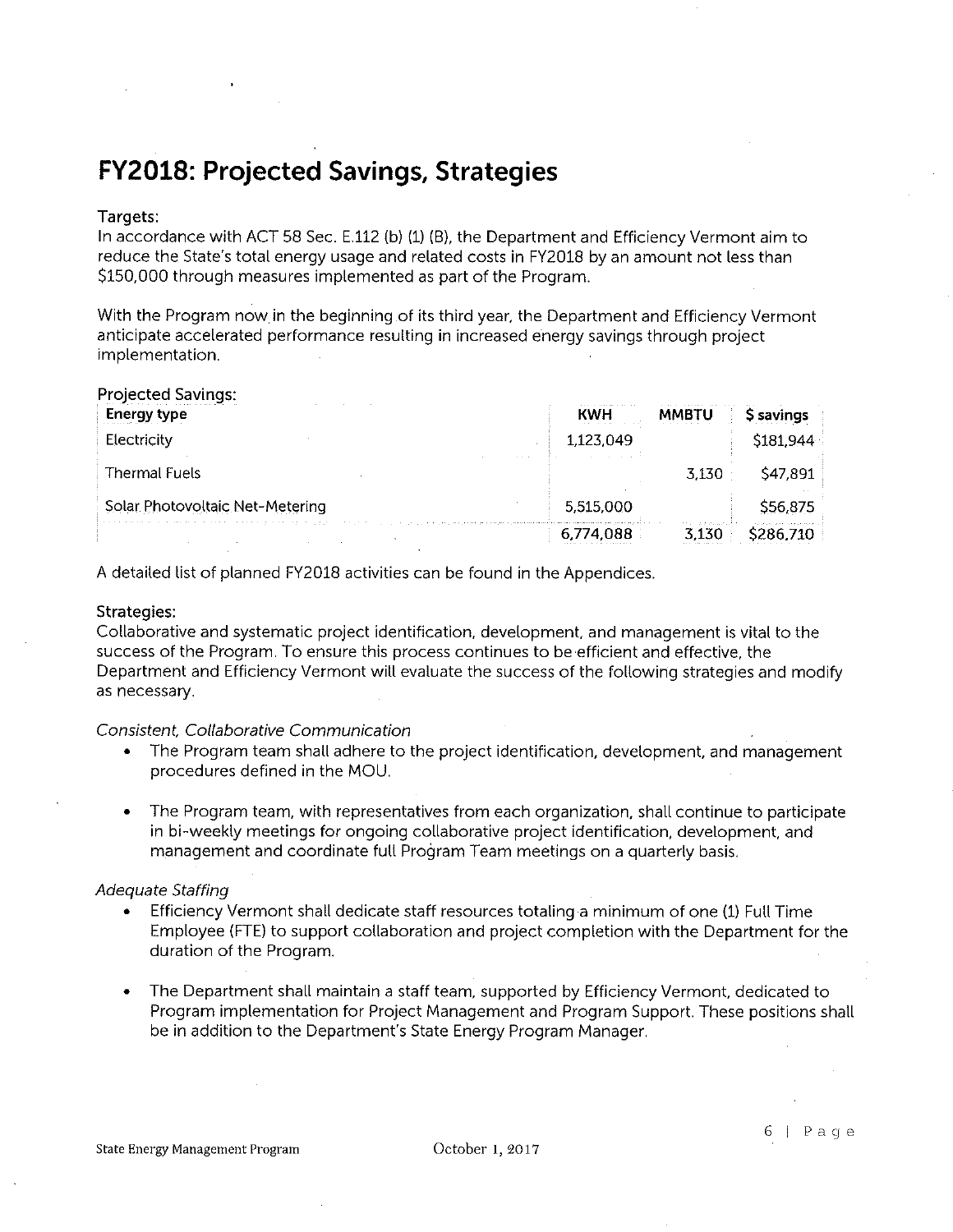#### Collaborative Project Identification. Development, Management, and Completion:

- The Program team shall continue conducting energy audits on state-owned buildings in accordance with Section 24 Title 29: 157 VSA (a) (3), following the procedures developed by the Department with the support of Efficiency Vermont.
- With Technical Assistance from Efficiency Vermont as needed, the Department's Energy Project Managers finalize each project's scope of work and procure resources for implementation.
- Upon request, Efficiency Vermont assists the Department in assessing the need for commissioning or tuning of newly installed equipment.

#### Energy Tracking:

In accordance with ACT 58 Sec. E.112 (d) (3) the Department will continue to make improvements toward systems of measurement to achieve the goals of 2011 Acts and Resolves No. 40.

- Through the use of the Energy Star Portfolio Manager®, the Department will maintain an energy accounting system that includes baseline and annual data on energy consumption at properties owned or managed by the Department. The Department has requested that all state agencies who own and operate buildings utilize the ESPM for these purposes.
- With respect to transportation, Administrative Bulletin 2.3 Appendix B: Fuel Card Use State Owned Vehicles, effective February 2, 2016, established the requirements of the statewide universal fuel card program to provide State agencies and departments with a vehicle and/or equipment fuel card that allows State employees to purchase fuel and other vehicle related supplies and services for State vehicles and/or State-owned fuel-powered equipment in order to conduct governmental business. The Department is now able to capture state employee fuel purchases through the WEX Fleet Purchase Card reporting system.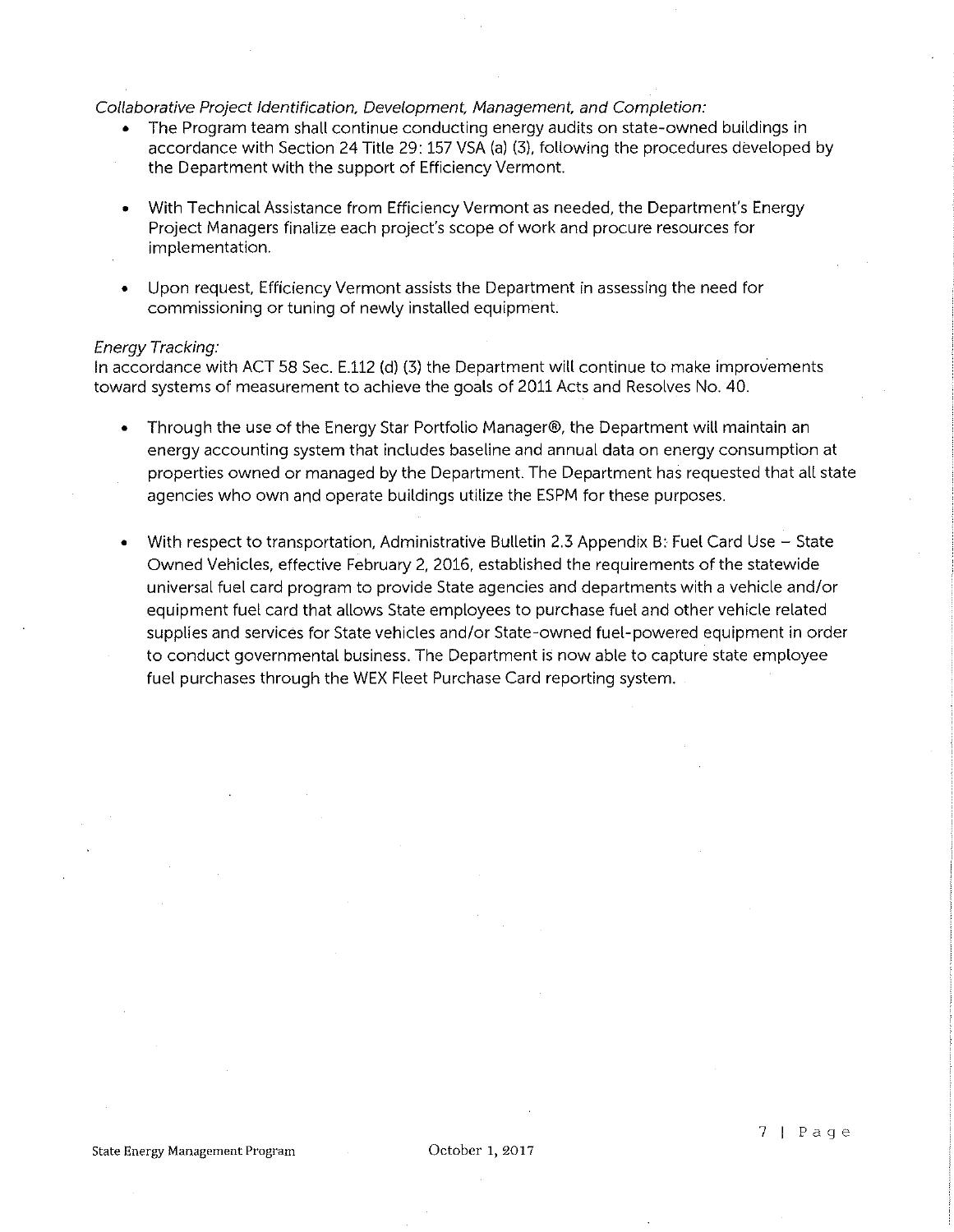# **FY2019: Projected Savings, Strategies**

#### Targets:

In accordance with ACT 58 Sec. E.112 (b) (1) (8), the Department and Efficiency Vermont aim to reduce the State's total energy usage and related costs of the Program by an amount not less than \$150,000 annually.

| Projected Savings (annually):                    |            |              |                |
|--------------------------------------------------|------------|--------------|----------------|
| <b>Energy type</b>                               | <b>KWH</b> | <b>MMBTU</b> | Dollar savings |
| Additional Projects resulting from Energy Audits | 935.019    | 3.760        | \$200,977      |
| Renewable Generation                             | TRD        |              | TBD            |
|                                                  | 935.019    | 3.760        | \$200.977      |

#### Strategies:

Ongoing, collaborative, and systematic project identification, development, and management will remain critical to the long-term success of the Program. The Department and Efficiency Vermont will continue to execute the strategies as noted in the Memorandum of Understanding, making modifications and improvements as needed.

In accordance with ACT 58 Sec. E.112 (d) (3) the Department will continue to make improvements toward systems of measurement to achieve the goals of 2011 Acts and Resolves No. 40.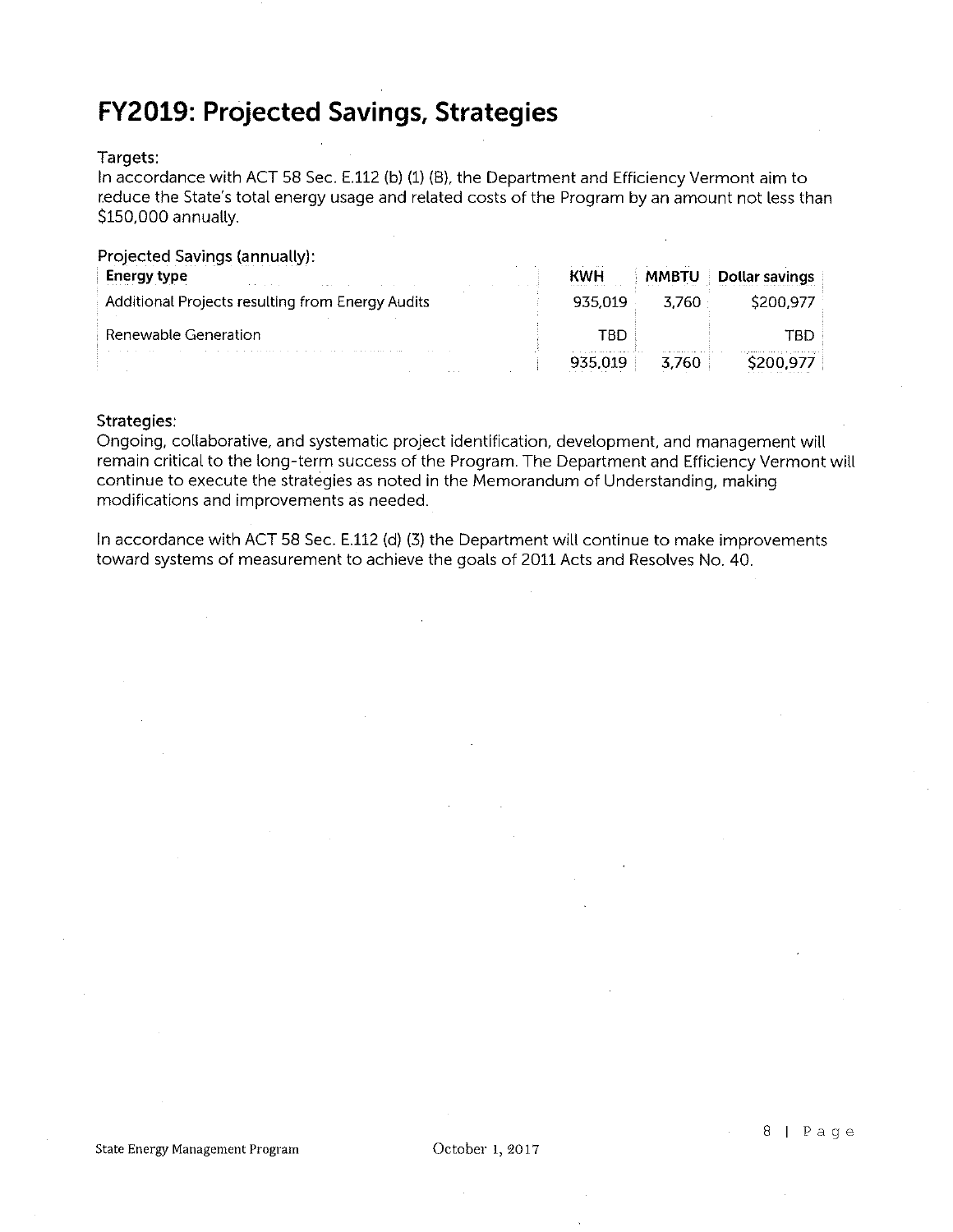### **Observations & Recommendations**

The Department and Efficiency Vermont. through the development. launch. and implementation of the State Energy Management Program, have successfully achieved \$150,000 of annual energy savings and \$1.277,252 of lifetime savings for projects implemented in FY2017. With a full staff onboard, our organizations are confident that the Program will continue to produce the required annual savings, and significant lifetime savings, for the State of Vermont.

At the end of the four year preliminary period, we will undoubtedly ask that the Vermont State Legislature institutionalize this Program. Until then, it is our job to demonstrate that the State Energy Management Program can continue to successfully save taxpayer dollars through energy efficiency and renewable energy investments.

We ask for your continued support as we move the Program forward and fully realize its potential, demonstrating that state government leads by example.

Efficiency Vermont

/{~ *qt,\_* 

Name: \_ \_ a~e=n~G=li~tm~a~n \_\_ \_ Title: Director

State of Vermont Department of Buildings and General Services

By:  $\frac{M}{\text{Name:}}$  Christopher Cole

Title: Commissioner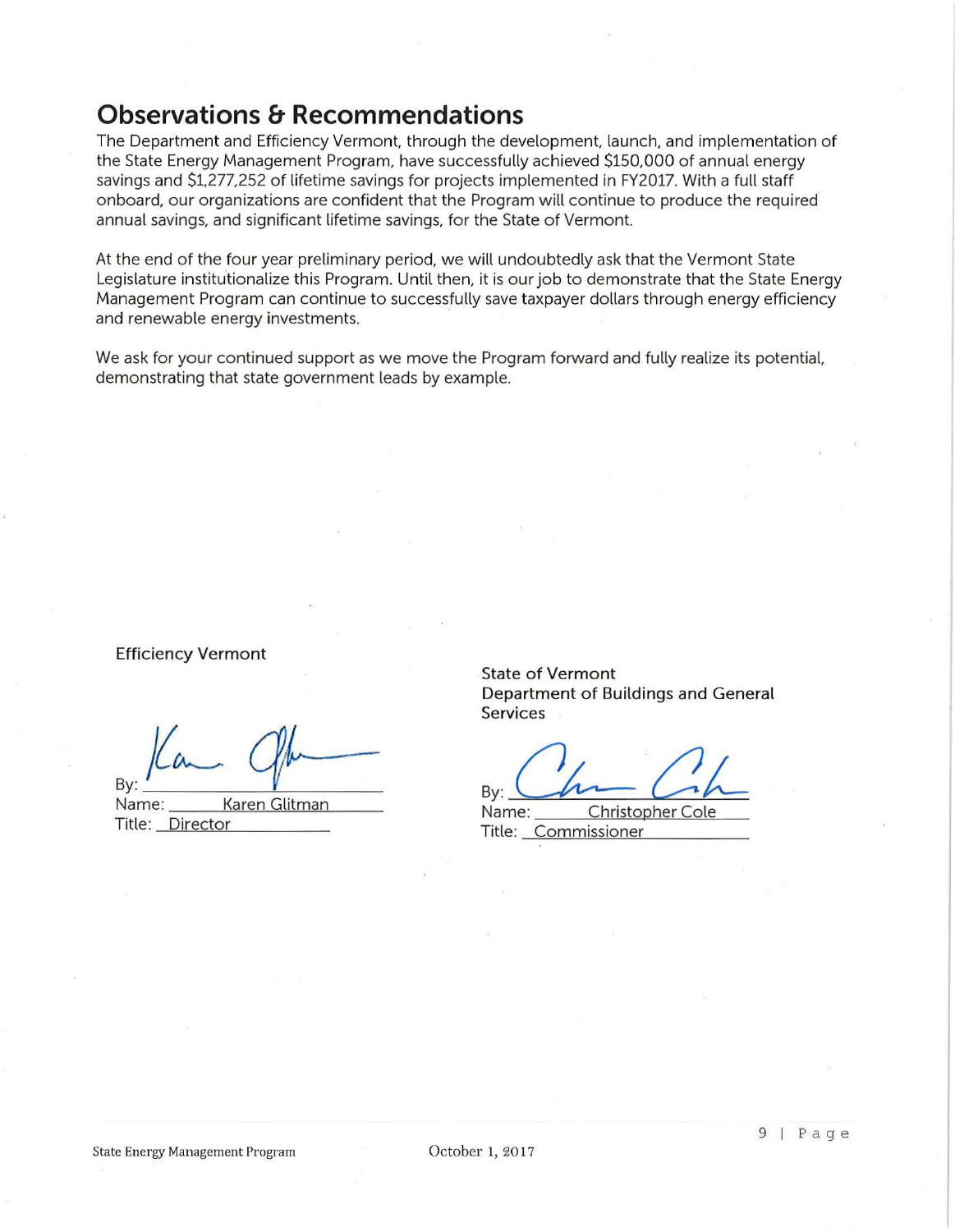# **Appendices**

#### FY2018 Detailed Project List:

Existing Buildings

|                                           |                              |           |       | <b>Dollars</b> |
|-------------------------------------------|------------------------------|-----------|-------|----------------|
| Site<br>ANR Vermont Fish Culture, various | <b>Project Focus</b>         | kwh:      | MMBTU | savings        |
| locations                                 |                              | 226,500   | 62    | \$36,080.95    |
| <b>Sharon Information Center</b>          |                              |           |       |                |
| Vietnam Memorial                          | <b>Lighting Upgrades</b>     | 38,888    |       | \$5,712.00     |
| <b>ANR Essex Forest Parks &amp;</b>       |                              |           |       |                |
| Recreation                                | Solar PV                     | 42,780    |       | \$8,000.00     |
|                                           | <b>LED Upgrades to Light</b> |           |       |                |
| <b>AOT Park &amp; Rides, 9 locations</b>  | Poles                        | 20,794    |       | \$3,119.10     |
|                                           | Smart pump replacement,      |           |       |                |
| Williston Info Center SB                  | insulation/air-sealing       | 35,149    | 443   | \$11,699.52    |
| 10 & 12 Baldwin                           | Insulation & Air-sealing     | 1,022     | 207   | \$3,624.96     |
|                                           | Parking Lot Lighting         |           |       |                |
| Hebard SOB Parking Lot                    | Retrofit                     | 8,936     |       | \$1,340.40     |
|                                           |                              |           |       |                |
| <b>Middlesex Central Services</b>         |                              | 7,852     | 2,036 | \$33,449.36    |
|                                           | Lighting & Controls          |           |       |                |
| Burlington Zampieri Office Building       | Upgrade                      | 372,845   |       | \$57,753.69    |
| <b>Springfield State Office Building</b>  | <b>HVAC/Lighting</b>         | 285,021   |       | \$50,847.75    |
|                                           |                              |           |       |                |
| Derby Public Safety Building              | <b>Energy Retrofit</b>       | 83,262    | 381   | \$18,207.92    |
|                                           |                              | 1,123,049 | 3,130 | \$229,835.64   |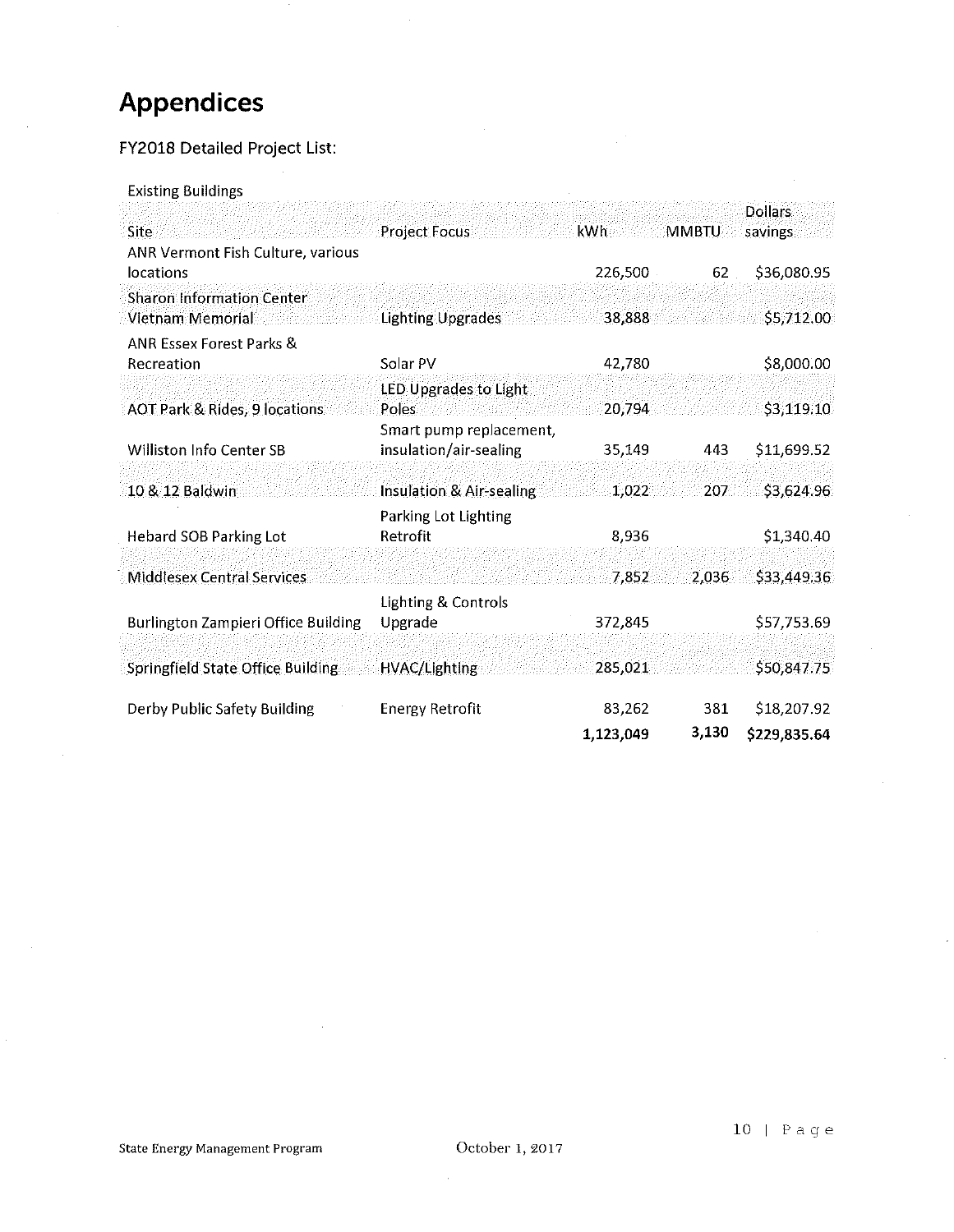FY2019 Projects Under Development from Completed Energy Audits:

| <b>Existing Buildings</b>              |                                                               |         |              |                           |
|----------------------------------------|---------------------------------------------------------------|---------|--------------|---------------------------|
| <b>Site</b>                            | <b>Project Focus</b>                                          | kWh.    | <b>MMBTU</b> | <b>Dollars</b><br>savings |
| <b>Rutland Courthouse</b>              | <b>Efficiency improvements</b><br>developed by Energy Audits  | 187,920 | 399.         | \$34,501.00               |
| <b>Brattleboro District Courthouse</b> | <b>Efficiency improvements</b><br>developed by Energy Audits  | 14,430  | 268          | \$25,979.00               |
| <b>Burlington 50 Cherry St.</b>        | <b>Efficiency improvements</b><br>developed by Energy Audits. | 83,033  | 1006.        | \$18,378.00               |
| St. Johnsbury Caledonia<br>Courthouse  | <b>Efficiency improvements</b><br>developed by Energy Audits  | 95,990  | 1118         | \$44,908.00               |
| <b>Hebard State Office Building</b>    | <b>Efficiency improvements</b><br>developed by Energy Audits  | 497,325 | 706          | \$66,422.00               |
| <b>Bennington Office Building</b>      | <b>Efficiency improvements</b><br>developed by Energy Audits  | 26,080  | 211          | \$5,820.00                |
| <b>Bennington Welcome Center</b>       | <b>Efficiency improvements</b><br>developed by Energy Audits  | 30,241  | 52           | \$4,969.00                |
|                                        | Totals                                                        | 935,019 | 3,760        | \$200,977                 |

 $\ddot{\phantom{a}}$